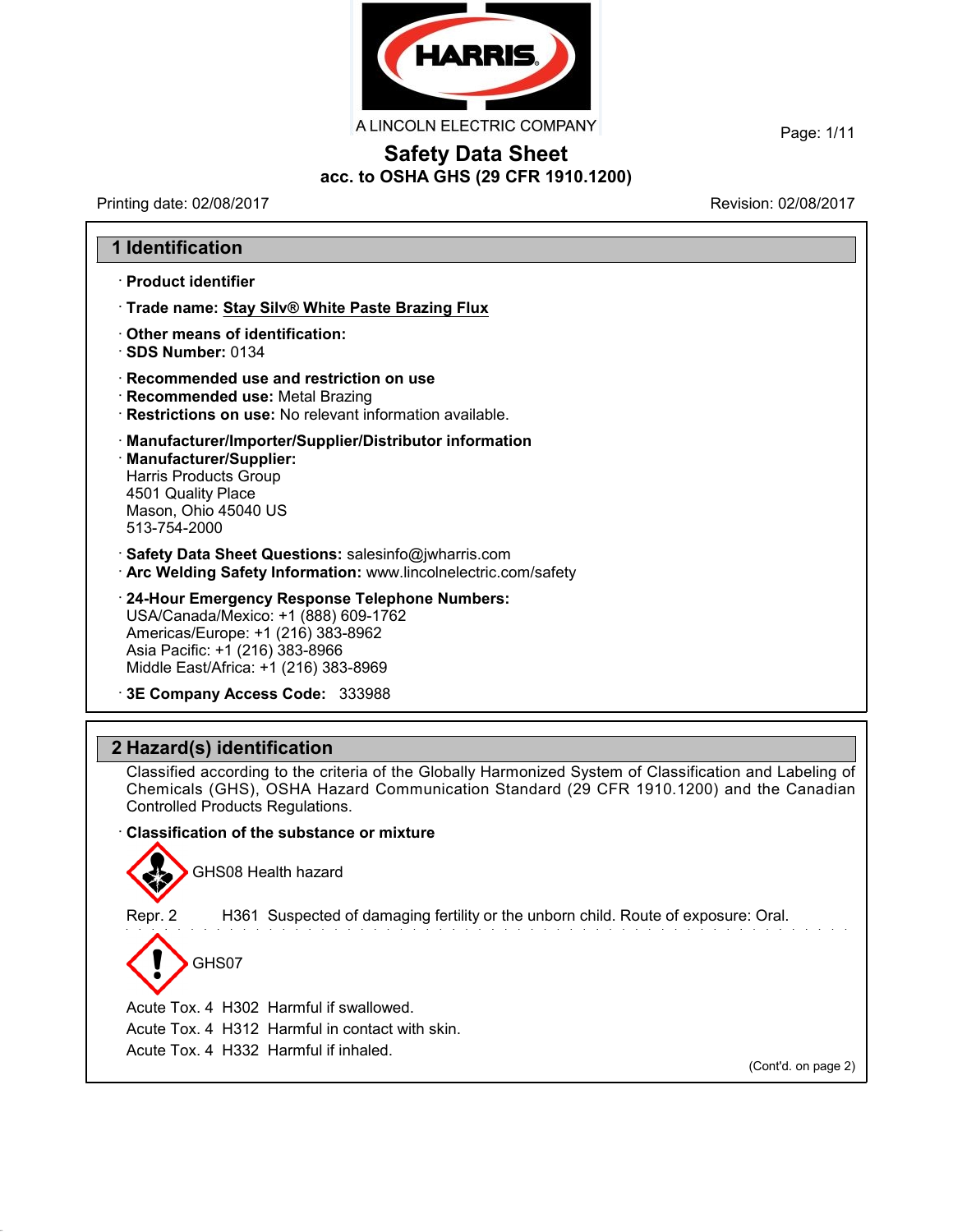Printing date: 02/08/2017 Revision: 02/08/2017

### **Trade name: Stay Silv® White Paste Brazing Flux**

(Cont'd. of page 1) · **Label elements** · **GHS label elements** The product is classified and labeled according to the Globally Harmonized System (GHS). · **Hazard pictograms:** GHS07 GHS08 · **Signal word:** Warning · **Hazard-determining components of labeling:** potassium difluorodihydroxyborate(1-) potassium fluoride · **Hazard statements:** H302 Harmful if swallowed. H312 Harmful in contact with skin. H332 Harmful if inhaled. H361 Suspected of damaging fertility or the unborn child. Route of exposure: Oral. · **Precautionary statements:** P201 Obtain special instructions before use. P202 Do not handle until all safety precautions have been read and understood.<br>P261 Avoid breathing dust. Avoid breathing dust. P264 Wash thoroughly after handling.<br>P280 Wear protective gloves/protective P280 Wear protective gloves/protective clothing/eye protection.<br>P270 Do not eat, drink or smoke when using this product. Do not eat, drink or smoke when using this product. P271 Use only outdoors or in a well-ventilated area. P302+P352 IF ON SKIN: Wash with plenty of soap and water. P304+P340 IF INHALED: Remove person to fresh air and keep comfortable for breathing. P301+P312 IF SWALLOWED: Call a POISON CENTER/doctor if you feel unwell. P330 Rinse mouth. P308+P313 IF exposed or concerned: Get medical advice/attention. P362+P364 Take off contaminated clothing and wash it before reuse. P405 Store locked up.<br>P501 Dispose of con Dispose of contents/container in accordance with local/regional/national/international regulations. · **Additional information:** · **Other hazards which do not result in GHS classification:** Heat rays (infrared radiation) from flame or hot metal can injure eyes. Overexposure to brazing fumes and gases can be hazardous. Read and understand the manufacturer's instructions, Safety Data Sheet and the precautionary labels before using this product.

# **3 Composition/information on ingredients**

## · **Chemical characterization: Mixtures**

#### · **Components:**

44.0

85392-66-1 potassium difluorodihydroxyborate(1-)  $\vert$  >50%

(Cont'd. on page 3)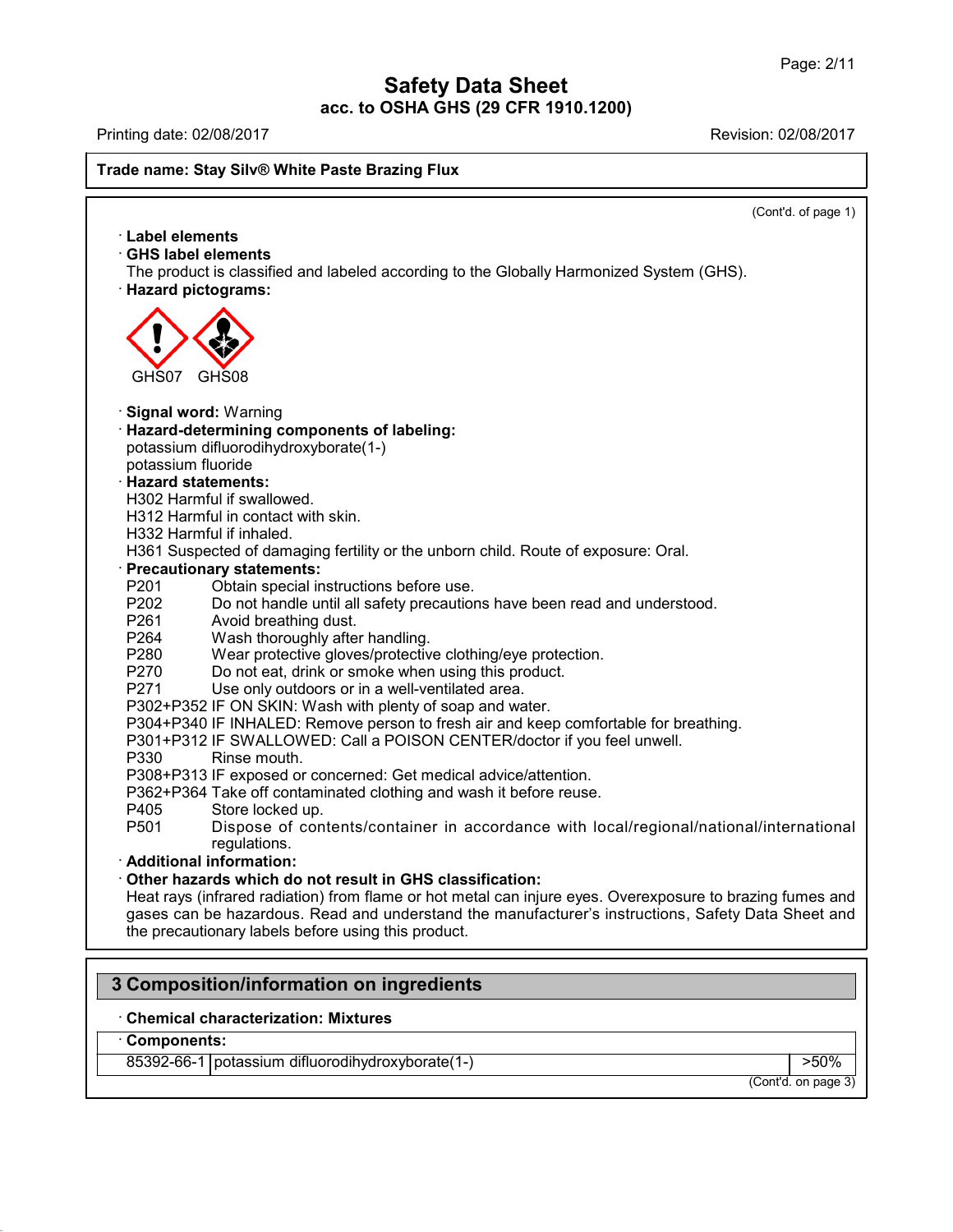Printing date: 02/08/2017 Revision: 02/08/2017

**Trade name: Stay Silv® White Paste Brazing Flux**

(Cont'd. of page 2)

#### 7789-23-3 potassium fluoride 20-30%

## · **Additional information:**

For the listed ingredient(s), the identity and/or exact percentage(s) are being withheld as a trade secret.

## **4 First-aid measures**

#### · **Description of first aid measures**

#### · **After inhalation:**

Move to fresh air if breathing is difficult. If breathing has stopped, perform artificial respiration and obtain medical assistance at once.

#### · **After skin contact:**

Rub in Calcium gluconate solution or Calcium gluconate gel immediately.

Remove contaminated clothing and wash the skin thoroughly with soap and water. For reddened or blistered skin, or thermal burns, obtain medical assistance at once.

#### · **After eye contact:**

Dust or fume from this product should be flushed from the eyes with copious amounts of clean, tepid water until transported to an emergency medical facility. Do not allow victim to rub or keep eyes tightly closed. Obtain medical assistance at once.

#### · **After swallowing:**

Rinse out mouth and then drink plenty of water.

Do not induce vomiting; immediately call for medical help.

# · **Most important symptoms and effects, both acute and delayed:**

Nausea

Gastric or intestinal disorders when ingested.

Breathing difficulty

## **Coughing**

## · **Danger:**

Harmful if swallowed, in contact with skin or if inhaled.

Suspected of damaging fertility or the unborn child. Route of exposure: Oral.

Brazing hazards are complex and may include physical and health hazards such as but not limited to infrared radiation from flame or hot metal, physical strains, thermal burns due to hot metal or spatter and potential health effects of overexposure to brazing fume or dust. Refer to Section 11 for more information.

· **Indication of any immediate medical attention and special treatment needed:** Treat symptomatically.

Medical supervision for at least 48 hours.

## **5 Fire-fighting measures**

· **Extinguishing media**

44.0

· **Suitable extinguishing agents:**

As shipped, the product will not burn. In case of fire in the surroundings: use appropriate extinguishing agent.

· **For safety reasons unsuitable extinguishing agents:** For metal fires: Use specific agents only.

### · **Special hazards arising from the substance or mixture**

Infrared radiation from flame or hot metal can ignite combustibles and flammable products.

(Cont'd. on page 4)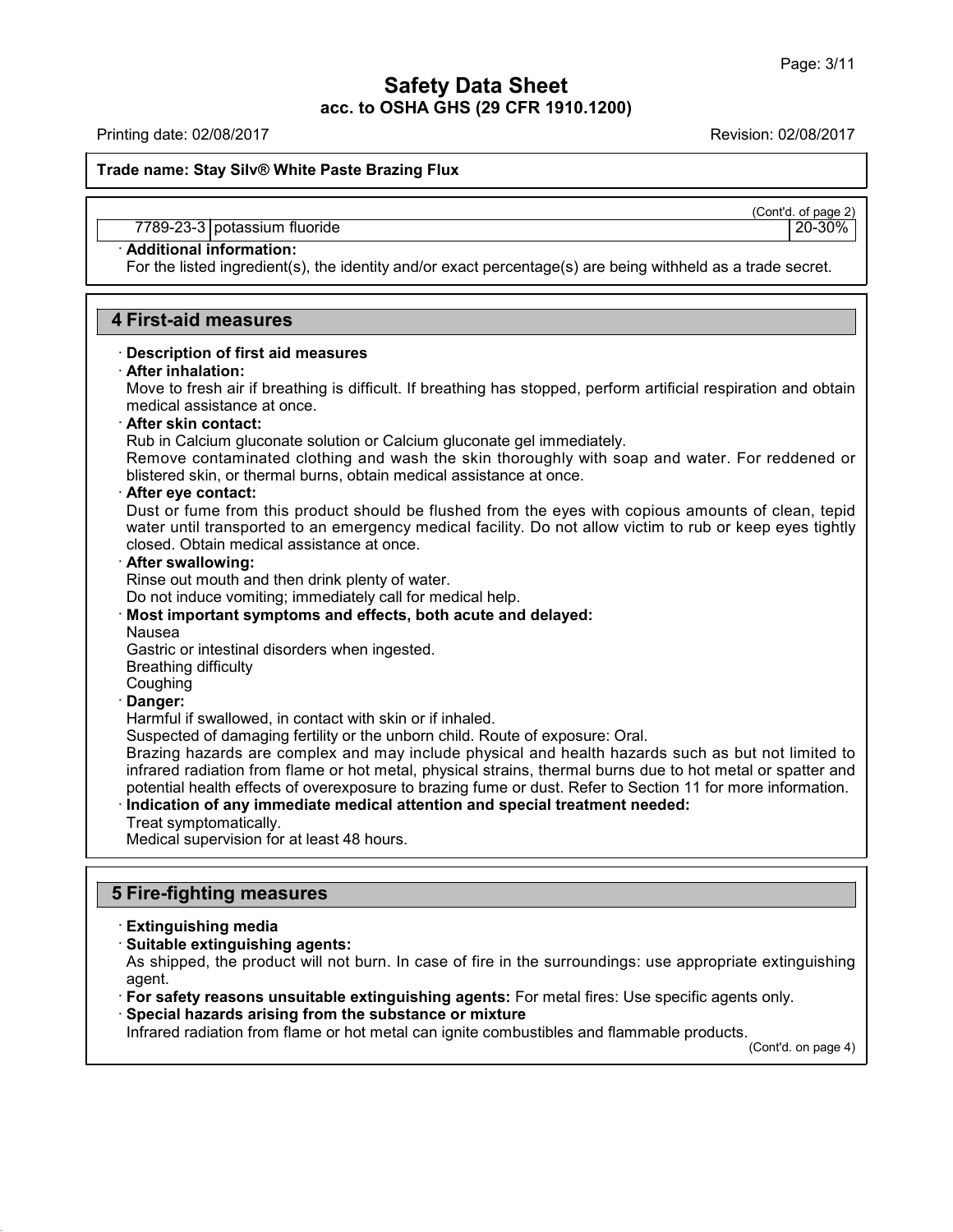Printing date: 02/08/2017 Revision: 02/08/2017

### **Trade name: Stay Silv® White Paste Brazing Flux**

(Cont'd. of page 3)

## · **Advice for firefighters**

## · **Special fire fighting procedures:**

Use standard firefighting procedures and consider the hazards of other involved materials.

· **Protective equipment:**

Wear self-contained respiratory protective device.

Wear fully protective suit.

#### · **Additional information:**

Read and understand American National Standard Z49.1, "Safety In Welding, Cutting and Allied Processes" and National Fire Protection Association NFPA 51B, "Standard for Fire Prevention During Welding, Cutting and Other Hot Work" before using this product.

## **6 Accidental release measures**

#### · **Personal precautions, protective equipment and emergency procedures**

Wear protective equipment. Keep unprotected persons away.

If airborne dust and/or fume is present, use adequate engineering controls and, if needed, personal protection to prevent overexposure. Refer to recommendations in Section 8.

· **Environmental precautions**

Avoid release to the environment.

Prevent further leakage or spillage if safe to do so.

Inform respective authorities in case of seepage into water course or sewage system.

· **Methods and material for containment and cleaning up**

Clean up spills immediately, observing the precautions in the personal protective equipment of Section 8. Avoid generating dust. Prevent product from entering any drains, sewers or water sources. Pick up mechanically.

Send for recovery or disposal in suitable receptacles.

- · **Reference to other sections**
- See Section 7 for information on safe handling.
- See Section 8 for information on personal protection equipment.

See Section 13 for disposal information.

## **7 Handling and storage**

### · **Handling**

### · **Precautions for safe handling:**

Prevent formation of dust. Ensure good ventilation/exhaustion at the workplace. Any deposit of dust which cannot be avoided must be regularly removed. Read and understand the manufacturer's instruction and the precautionary label on the product. Refer to Lincoln Safety Publications at www.lincolnelectric.com/ safety. See American National Standard Z49.1, "Safety In Welding, Cutting and Allied Processes" published by the American Welding Society, http:// pubs.aws.org and OSHA Publication 2206 (29CFR1910), U.S. Government Printing Office, www.gpo.gov.

· **Information about protection against explosions and fires:** No special measures required.

### · **Conditions for safe storage, including any incompatibilities**

· **Storage**

44.0

### · **Requirements to be met by storerooms and receptacles:**

Store in closed original container in a dry place. Store away from incompatible materials. Store in accordance with local/regional/national regulations.

(Cont'd. on page 5)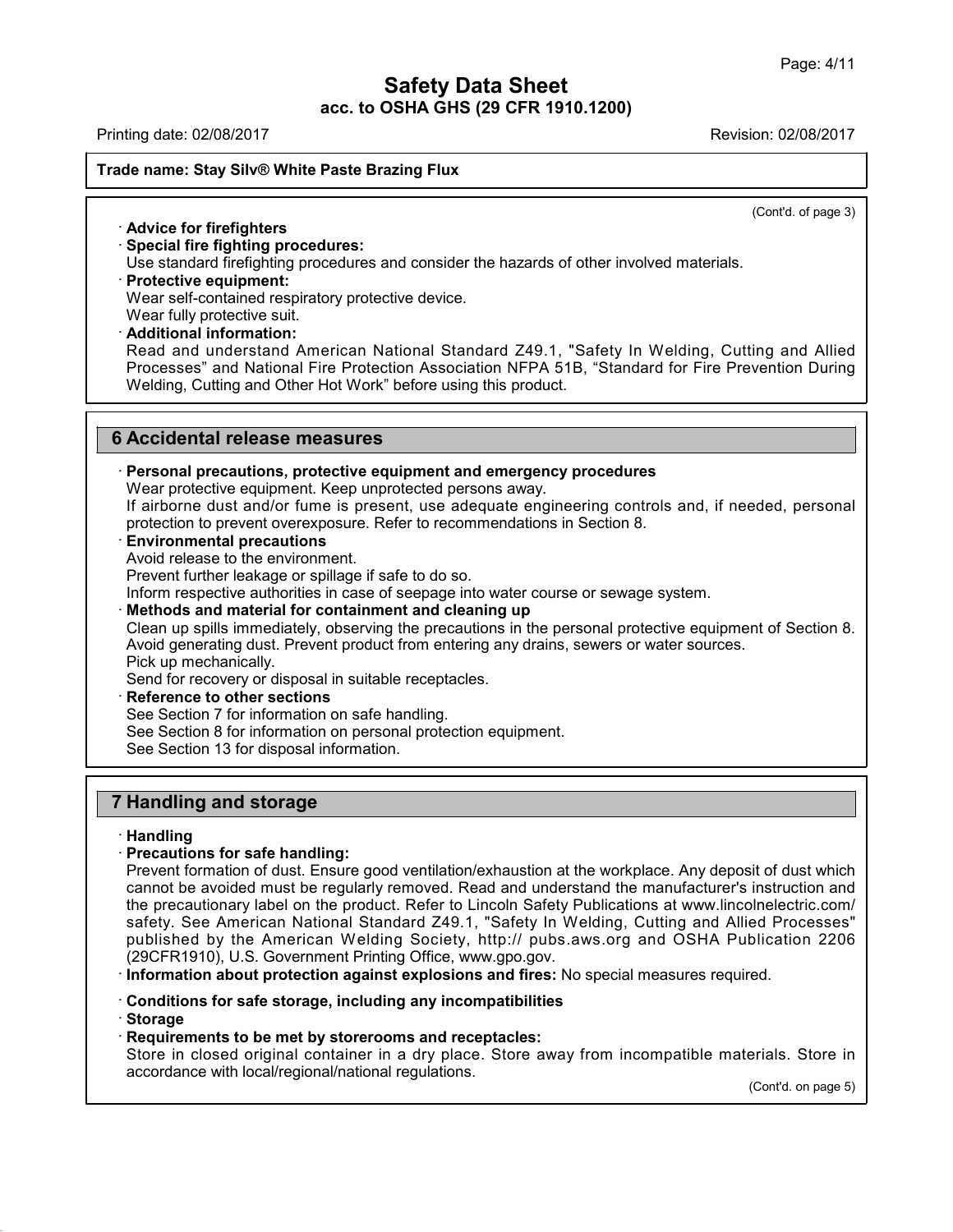| Printing date: 02/08/2017                                 |                                                                                                                                                                                                                                                                                                                                                                                                                                                                                                                                                                                                                                      | Revision: 02/08/2017 |
|-----------------------------------------------------------|--------------------------------------------------------------------------------------------------------------------------------------------------------------------------------------------------------------------------------------------------------------------------------------------------------------------------------------------------------------------------------------------------------------------------------------------------------------------------------------------------------------------------------------------------------------------------------------------------------------------------------------|----------------------|
|                                                           | Trade name: Stay Silv® White Paste Brazing Flux                                                                                                                                                                                                                                                                                                                                                                                                                                                                                                                                                                                      |                      |
|                                                           | · Information about storage in one common storage facility:<br>Store in accordance with local/regional/national/international regulations.<br>· Specific end use(s) No relevant information available.                                                                                                                                                                                                                                                                                                                                                                                                                               | (Cont'd. of page 4)  |
|                                                           | 8 Exposure controls/personal protection                                                                                                                                                                                                                                                                                                                                                                                                                                                                                                                                                                                              |                      |
| <b>Control parameters</b><br><b>Exposure Guidelines:</b>  | Threshold Limit Values (TLVs) and Biological Exposure Indices (BEIs) are values published by the<br>American Conference of Government Industrial Hygienists (ACGIH). ACGIH Statement of Positions<br>Regarding the TLVs® and BEIs® states that the TLV-TWA should be used as a guide in the control of<br>health hazards and should not be used to indicate a fine line between safe and dangerous exposures. See<br>Sections 2, 3, 8, 10, and 11 for information on potential fume constituents of health interest. Threshold<br>Limit Values are figures published by the American Conference of Government Industrial Hygienists. |                      |
|                                                           | Components with limit values that require monitoring at the workplace:                                                                                                                                                                                                                                                                                                                                                                                                                                                                                                                                                               |                      |
| 7789-23-3 potassium fluoride                              |                                                                                                                                                                                                                                                                                                                                                                                                                                                                                                                                                                                                                                      |                      |
| PEL (USA)<br>REL (USA)                                    | Long-term value: 2.5 mg/m <sup>3</sup><br>as F<br>Long-term value: 2.5 mg/m <sup>3</sup>                                                                                                                                                                                                                                                                                                                                                                                                                                                                                                                                             |                      |
| TLV (USA)                                                 | as F<br>Long-term value: 2.5 mg/m <sup>3</sup>                                                                                                                                                                                                                                                                                                                                                                                                                                                                                                                                                                                       |                      |
| EL (Canada)                                               | as F, BEI<br>Long-term value: 2.5 mg/m <sup>3</sup><br>as F                                                                                                                                                                                                                                                                                                                                                                                                                                                                                                                                                                          |                      |
|                                                           | LMPE (Mexico) Long-term value: 2.5 mg/m <sup>3</sup><br>A4, IBE; como F                                                                                                                                                                                                                                                                                                                                                                                                                                                                                                                                                              |                      |
|                                                           | · Ingredients with biological limit values:                                                                                                                                                                                                                                                                                                                                                                                                                                                                                                                                                                                          |                      |
| 7789-23-3 potassium fluoride                              |                                                                                                                                                                                                                                                                                                                                                                                                                                                                                                                                                                                                                                      |                      |
| BEI (USA) 2 mg/L<br>3 mg/L                                | Medium: urine<br>Time: prior to shift<br>Parameter: Fluoride (background, nonspecific)<br>Medium: urine<br>Time: end of shift<br>Parameter: Fluoride (background, nonspecific)                                                                                                                                                                                                                                                                                                                                                                                                                                                       |                      |
| <b>Exposure controls</b><br>Welding Society, www.aws.org. | · Personal protective equipment:<br><b>General protective and hygienic measures:</b><br>The usual precautionary measures for handling chemicals should be followed.<br>Determine the composition and quantity of fumes and gases to which workers are exposed by taking an<br>air sample from inside the welder's helmet if worn or in the worker's breathing zone. Improve ventilation if<br>exposures are not below limits. See ANSI/AWS F1.1, F1.2, F1.3 and F1.5, available from the American<br>Keep away from foodstuffs, beverages and feed.                                                                                  | (Cont'd. on page 6)  |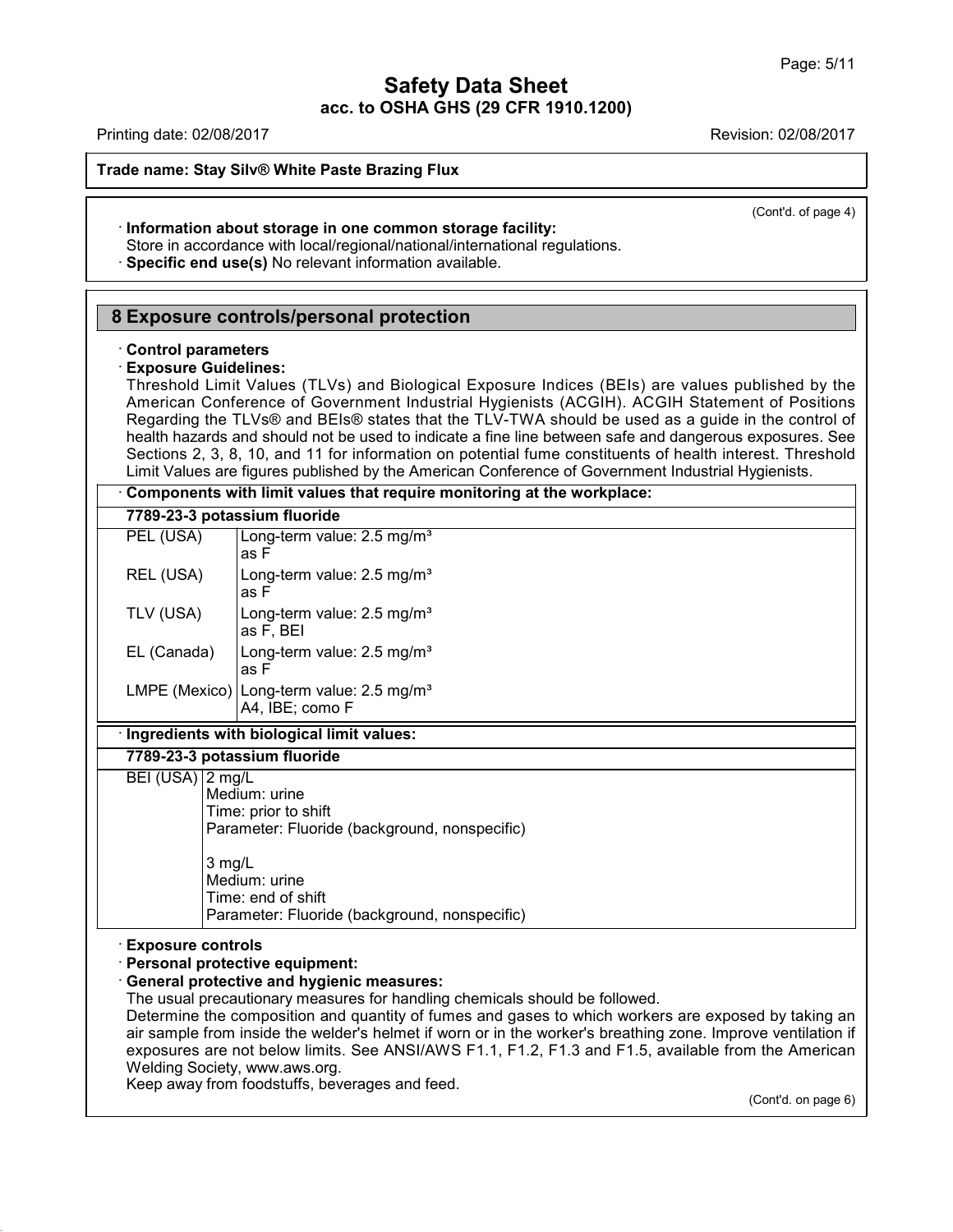Printing date: 02/08/2017 Revision: 02/08/2017 **Trade name: Stay Silv® White Paste Brazing Flux** (Cont'd. of page 5) Pregnant women should strictly avoid inhalation or ingestion. · **Engineering controls:** No relevant information available. · **Ventilation** Use enough ventilation, local exhaust at the the flame or heat source, or both to keep the fumes and gases from the worker's breathing zone and the general area. Train the operator to keep his head out of the fumes. Keep exposure as low as possible. · **Breathing equipment:** Keep your head out of fumes. Use enough ventilation and local exhaust to keep fumes and gases from your breathing zone and the general area. An approved respirator should be used unless exposure assessments are below applicable exposure limits. · **Protection of hands:** Thermally-protective gloves. Suitable gloves can be recommended by the glove supplier. The glove material has to be impermeable and resistant to the product/ the substance/ the preparation. · **Eye protection:** Wear glasses or face shield with appropriate shading for brazing operations. · **Body protection:** Protective work clothing · **Limitation and supervision of exposure into the environment** No special requirements. · **Risk management measures** No special requirements. **9 Physical and chemical properties**

| · Appearance:                    |                                               |  |
|----------------------------------|-----------------------------------------------|--|
| Form:                            | Pasty                                         |  |
| Color:                           | White                                         |  |
| · Odor:                          | <b>Odorless</b>                               |  |
| ⋅ Odor threshold:                | Not determined.                               |  |
| · pH-value:                      | Not applicable.                               |  |
| · Melting point/Melting range:   | Not determined.                               |  |
| · Boiling point/Boiling range:   | Not determined.                               |  |
| · Flash point:                   | Not applicable.                               |  |
| · Flammability (solid, gaseous): | Not determined.                               |  |
| · Auto-ignition temperature:     | Not applicable.                               |  |
| · Decomposition temperature:     | Not determined.                               |  |
| · Danger of explosion:           | Product does not present an explosion hazard. |  |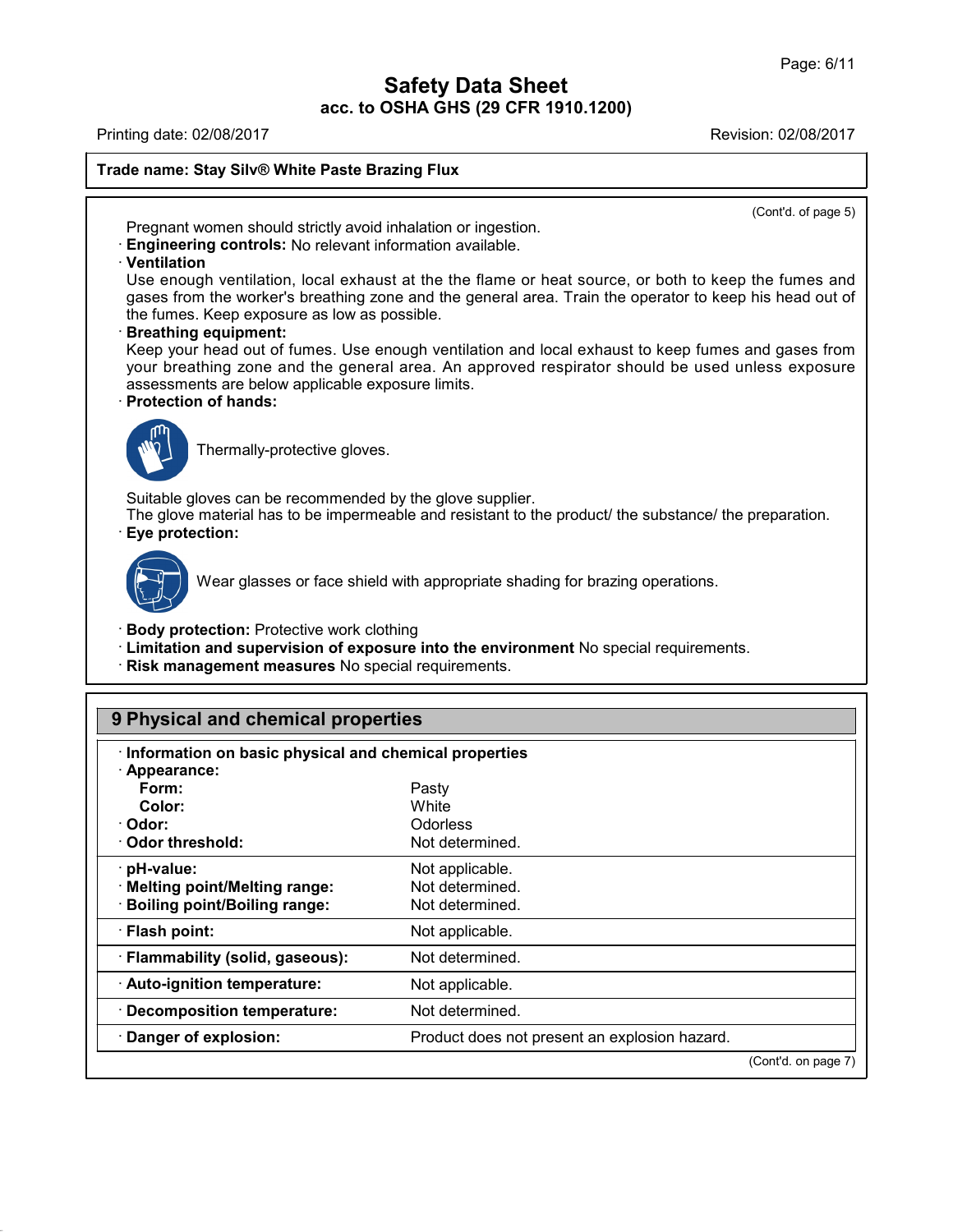Printing date: 02/08/2017 Revision: 02/08/2017

**Trade name: Stay Silv® White Paste Brazing Flux**

|                                                            |                                    | (Cont'd. of page 6) |
|------------------------------------------------------------|------------------------------------|---------------------|
| <b>Explosion limits</b>                                    |                                    |                     |
| Lower:                                                     | Not determined.                    |                     |
| Upper:                                                     | Not determined.                    |                     |
| · Vapor pressure:                                          | Not applicable.                    |                     |
| · Density:                                                 |                                    |                     |
| <b>Relative density:</b>                                   | $1.5 - 1.7$                        |                     |
| Vapor density:                                             | Not applicable.                    |                     |
| <b>Evaporation rate:</b>                                   | Not applicable.                    |                     |
| · Solubility in / Miscibility with                         |                                    |                     |
| Water:                                                     | Negligible                         |                     |
| · Partition coefficient (n-octanol/water): Not determined. |                                    |                     |
| $\cdot$ Viscosity                                          |                                    |                     |
| Dynamic:                                                   | Not applicable.                    |                     |
| Kinematic:                                                 | Not applicable.                    |                     |
| $\cdot$ Other information                                  | No relevant information available. |                     |

## **10 Stability and reactivity**

· **Reactivity:** The product is non-reactive under normal conditions of use, storage and transport.

· **Chemical stability:** Stable under normal temperatures and pressures.

· **Thermal decomposition / conditions to be avoided:**

No decomposition if used and stored according to specifications.

· **Possibility of hazardous reactions** Reacts with strong acids and alkali.

Reacts with strong oxidizing agents.

Reacts with halogenated compounds.

· **Conditions to avoid**

Excessive heat.

Prevent formation of dust.

· **Incompatible materials** Oxidizers, strong bases, strong acids

· **Hazardous decomposition products**

Hydrogen fluoride

44.0

Brazing fumes and gases cannot be classified simply. The composition and products: quantity of both are dependent upon the metal being joined, the process, procedure and filler metals and flux used. Other conditions which also influence the composition and quantity of the fumes and gases to which workers may be exposed include: coatings on the metal being joined (such as paint, plating, or galvanizing), the number of operators and the volume of the worker area, the quality and amount of ventilation, the position of the operator's head with respect to the fume and fumes from chemical fluxes used in some brazing operations.

(Cont'd. on page 8)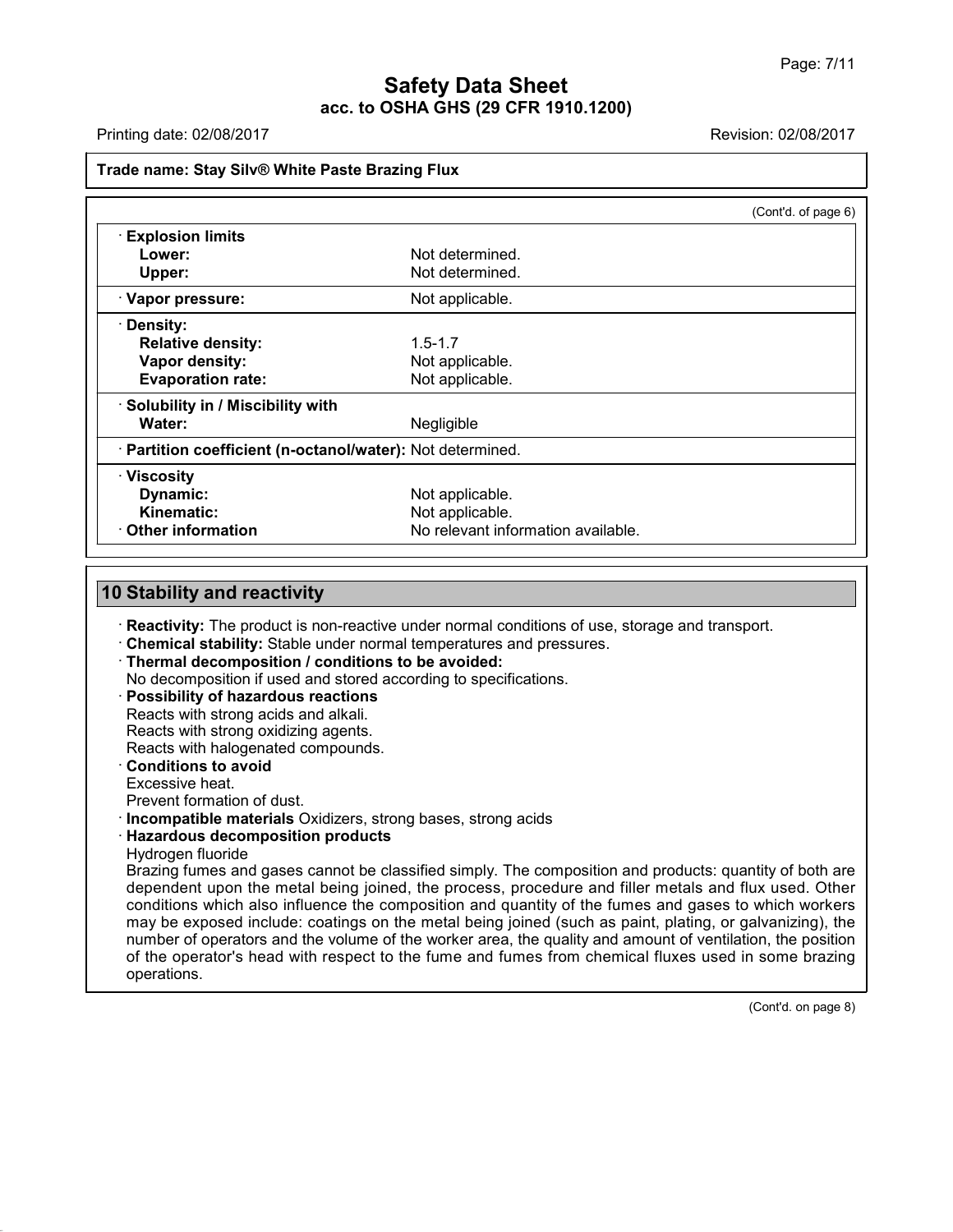Printing date: 02/08/2017 **Printing date: 02/08/2017** 

44.0

# **Trade name: Stay Silv® White Paste Brazing Flux**

(Cont'd. of page 7)

| · Information on toxicological effects<br>problems (e.g. asthma, emphysema). Long-term (chronic) overexposure to brazing fumes can lead to<br>siderosis (iron deposits in lung), central nervous system effects, bronchitis and other pulmonary effects.<br>· Acute toxicity:<br>· LD/LC50 values that are relevant for classification:<br>7789-23-3 potassium fluoride<br>Oral $ LD50 245$ mg/kg (rat)<br>· Primary irritant effect:<br>On the skin: Heat rays can burn skin.<br>On the eye: Heat rays (infrared radiation) from flame or hot metal can injure eyes.<br>· Sensitization: Based on available data, the classification criteria are not met.<br>· Subacute to chronic toxicity:<br>siderosis (iron deposits in lung), central nervous system effects, bronchitis and other pulmonary effects.<br>· Carcinogenic categories<br>· IARC (International Agency for Research on Cancer):<br>None of the ingredients are listed.<br>· NTP (National Toxicology Program):<br>None of the ingredients are listed.<br>· OSHA-Ca (Occupational Safety & Health Administration):<br>None of the ingredients are listed.<br>Other information relevant to carcinogenicity<br>Cancerous lesions have been reported in persons exposed to arc rays.<br>Probable route(s) of exposure:<br>Ingestion.<br>Inhalation.<br>Eye contact.<br>Skin contact.<br>· Acute effects (acute toxicity, irritation and corrosivity):<br>Harmful if swallowed, in contact with skin or if inhaled.<br>CMR effects (carcinogenity, mutagenicity and toxicity for reproduction)<br>· Germ cell mutagenicity: Based on available data, the classification criteria are not met.<br>Carcinogenicity: Based on available data, the classification criteria are not met.<br>Reproductive toxicity: Suspected of damaging fertility or the unborn child. Route of exposure: Oral.<br>STOT-single exposure: Based on available data, the classification criteria are not met.<br>· STOT-repeated exposure: Based on available data, the classification criteria are not met. |                    | <b>11 Toxicological information</b> |
|------------------------------------------------------------------------------------------------------------------------------------------------------------------------------------------------------------------------------------------------------------------------------------------------------------------------------------------------------------------------------------------------------------------------------------------------------------------------------------------------------------------------------------------------------------------------------------------------------------------------------------------------------------------------------------------------------------------------------------------------------------------------------------------------------------------------------------------------------------------------------------------------------------------------------------------------------------------------------------------------------------------------------------------------------------------------------------------------------------------------------------------------------------------------------------------------------------------------------------------------------------------------------------------------------------------------------------------------------------------------------------------------------------------------------------------------------------------------------------------------------------------------------------------------------------------------------------------------------------------------------------------------------------------------------------------------------------------------------------------------------------------------------------------------------------------------------------------------------------------------------------------------------------------------------------------------------------------------------------------------------------------------------------------------------|--------------------|-------------------------------------|
| Short-term (acute) overexposure to brazing fumes may result in discomfort such as metal fume fever,<br>dizziness, nausea, or dryness or irritation of nose, throat, or eyes. May aggravate pre-existing respiratory<br>Short-term (acute) overexposure to brazing fumes may result in discomfort such as metal fume fever,<br>dizziness, nausea, or dryness or irritation of nose, throat, or eyes. May aggravate pre-existing respiratory<br>problems (e.g. asthma, emphysema). Long-term (chronic) overexposure to brazing fumes can lead to                                                                                                                                                                                                                                                                                                                                                                                                                                                                                                                                                                                                                                                                                                                                                                                                                                                                                                                                                                                                                                                                                                                                                                                                                                                                                                                                                                                                                                                                                                       |                    |                                     |
|                                                                                                                                                                                                                                                                                                                                                                                                                                                                                                                                                                                                                                                                                                                                                                                                                                                                                                                                                                                                                                                                                                                                                                                                                                                                                                                                                                                                                                                                                                                                                                                                                                                                                                                                                                                                                                                                                                                                                                                                                                                      | $\cdot$ Inhalation |                                     |
|                                                                                                                                                                                                                                                                                                                                                                                                                                                                                                                                                                                                                                                                                                                                                                                                                                                                                                                                                                                                                                                                                                                                                                                                                                                                                                                                                                                                                                                                                                                                                                                                                                                                                                                                                                                                                                                                                                                                                                                                                                                      |                    |                                     |
|                                                                                                                                                                                                                                                                                                                                                                                                                                                                                                                                                                                                                                                                                                                                                                                                                                                                                                                                                                                                                                                                                                                                                                                                                                                                                                                                                                                                                                                                                                                                                                                                                                                                                                                                                                                                                                                                                                                                                                                                                                                      |                    |                                     |
|                                                                                                                                                                                                                                                                                                                                                                                                                                                                                                                                                                                                                                                                                                                                                                                                                                                                                                                                                                                                                                                                                                                                                                                                                                                                                                                                                                                                                                                                                                                                                                                                                                                                                                                                                                                                                                                                                                                                                                                                                                                      |                    |                                     |
|                                                                                                                                                                                                                                                                                                                                                                                                                                                                                                                                                                                                                                                                                                                                                                                                                                                                                                                                                                                                                                                                                                                                                                                                                                                                                                                                                                                                                                                                                                                                                                                                                                                                                                                                                                                                                                                                                                                                                                                                                                                      |                    |                                     |
|                                                                                                                                                                                                                                                                                                                                                                                                                                                                                                                                                                                                                                                                                                                                                                                                                                                                                                                                                                                                                                                                                                                                                                                                                                                                                                                                                                                                                                                                                                                                                                                                                                                                                                                                                                                                                                                                                                                                                                                                                                                      |                    |                                     |
|                                                                                                                                                                                                                                                                                                                                                                                                                                                                                                                                                                                                                                                                                                                                                                                                                                                                                                                                                                                                                                                                                                                                                                                                                                                                                                                                                                                                                                                                                                                                                                                                                                                                                                                                                                                                                                                                                                                                                                                                                                                      |                    |                                     |
|                                                                                                                                                                                                                                                                                                                                                                                                                                                                                                                                                                                                                                                                                                                                                                                                                                                                                                                                                                                                                                                                                                                                                                                                                                                                                                                                                                                                                                                                                                                                                                                                                                                                                                                                                                                                                                                                                                                                                                                                                                                      |                    |                                     |
|                                                                                                                                                                                                                                                                                                                                                                                                                                                                                                                                                                                                                                                                                                                                                                                                                                                                                                                                                                                                                                                                                                                                                                                                                                                                                                                                                                                                                                                                                                                                                                                                                                                                                                                                                                                                                                                                                                                                                                                                                                                      |                    |                                     |
|                                                                                                                                                                                                                                                                                                                                                                                                                                                                                                                                                                                                                                                                                                                                                                                                                                                                                                                                                                                                                                                                                                                                                                                                                                                                                                                                                                                                                                                                                                                                                                                                                                                                                                                                                                                                                                                                                                                                                                                                                                                      |                    |                                     |
|                                                                                                                                                                                                                                                                                                                                                                                                                                                                                                                                                                                                                                                                                                                                                                                                                                                                                                                                                                                                                                                                                                                                                                                                                                                                                                                                                                                                                                                                                                                                                                                                                                                                                                                                                                                                                                                                                                                                                                                                                                                      |                    |                                     |
|                                                                                                                                                                                                                                                                                                                                                                                                                                                                                                                                                                                                                                                                                                                                                                                                                                                                                                                                                                                                                                                                                                                                                                                                                                                                                                                                                                                                                                                                                                                                                                                                                                                                                                                                                                                                                                                                                                                                                                                                                                                      |                    |                                     |
|                                                                                                                                                                                                                                                                                                                                                                                                                                                                                                                                                                                                                                                                                                                                                                                                                                                                                                                                                                                                                                                                                                                                                                                                                                                                                                                                                                                                                                                                                                                                                                                                                                                                                                                                                                                                                                                                                                                                                                                                                                                      |                    |                                     |
|                                                                                                                                                                                                                                                                                                                                                                                                                                                                                                                                                                                                                                                                                                                                                                                                                                                                                                                                                                                                                                                                                                                                                                                                                                                                                                                                                                                                                                                                                                                                                                                                                                                                                                                                                                                                                                                                                                                                                                                                                                                      |                    |                                     |
|                                                                                                                                                                                                                                                                                                                                                                                                                                                                                                                                                                                                                                                                                                                                                                                                                                                                                                                                                                                                                                                                                                                                                                                                                                                                                                                                                                                                                                                                                                                                                                                                                                                                                                                                                                                                                                                                                                                                                                                                                                                      |                    |                                     |
|                                                                                                                                                                                                                                                                                                                                                                                                                                                                                                                                                                                                                                                                                                                                                                                                                                                                                                                                                                                                                                                                                                                                                                                                                                                                                                                                                                                                                                                                                                                                                                                                                                                                                                                                                                                                                                                                                                                                                                                                                                                      |                    |                                     |
|                                                                                                                                                                                                                                                                                                                                                                                                                                                                                                                                                                                                                                                                                                                                                                                                                                                                                                                                                                                                                                                                                                                                                                                                                                                                                                                                                                                                                                                                                                                                                                                                                                                                                                                                                                                                                                                                                                                                                                                                                                                      |                    |                                     |
|                                                                                                                                                                                                                                                                                                                                                                                                                                                                                                                                                                                                                                                                                                                                                                                                                                                                                                                                                                                                                                                                                                                                                                                                                                                                                                                                                                                                                                                                                                                                                                                                                                                                                                                                                                                                                                                                                                                                                                                                                                                      |                    |                                     |
|                                                                                                                                                                                                                                                                                                                                                                                                                                                                                                                                                                                                                                                                                                                                                                                                                                                                                                                                                                                                                                                                                                                                                                                                                                                                                                                                                                                                                                                                                                                                                                                                                                                                                                                                                                                                                                                                                                                                                                                                                                                      |                    |                                     |
|                                                                                                                                                                                                                                                                                                                                                                                                                                                                                                                                                                                                                                                                                                                                                                                                                                                                                                                                                                                                                                                                                                                                                                                                                                                                                                                                                                                                                                                                                                                                                                                                                                                                                                                                                                                                                                                                                                                                                                                                                                                      |                    |                                     |
|                                                                                                                                                                                                                                                                                                                                                                                                                                                                                                                                                                                                                                                                                                                                                                                                                                                                                                                                                                                                                                                                                                                                                                                                                                                                                                                                                                                                                                                                                                                                                                                                                                                                                                                                                                                                                                                                                                                                                                                                                                                      |                    |                                     |
|                                                                                                                                                                                                                                                                                                                                                                                                                                                                                                                                                                                                                                                                                                                                                                                                                                                                                                                                                                                                                                                                                                                                                                                                                                                                                                                                                                                                                                                                                                                                                                                                                                                                                                                                                                                                                                                                                                                                                                                                                                                      |                    |                                     |
|                                                                                                                                                                                                                                                                                                                                                                                                                                                                                                                                                                                                                                                                                                                                                                                                                                                                                                                                                                                                                                                                                                                                                                                                                                                                                                                                                                                                                                                                                                                                                                                                                                                                                                                                                                                                                                                                                                                                                                                                                                                      |                    |                                     |
|                                                                                                                                                                                                                                                                                                                                                                                                                                                                                                                                                                                                                                                                                                                                                                                                                                                                                                                                                                                                                                                                                                                                                                                                                                                                                                                                                                                                                                                                                                                                                                                                                                                                                                                                                                                                                                                                                                                                                                                                                                                      |                    |                                     |
|                                                                                                                                                                                                                                                                                                                                                                                                                                                                                                                                                                                                                                                                                                                                                                                                                                                                                                                                                                                                                                                                                                                                                                                                                                                                                                                                                                                                                                                                                                                                                                                                                                                                                                                                                                                                                                                                                                                                                                                                                                                      |                    |                                     |
|                                                                                                                                                                                                                                                                                                                                                                                                                                                                                                                                                                                                                                                                                                                                                                                                                                                                                                                                                                                                                                                                                                                                                                                                                                                                                                                                                                                                                                                                                                                                                                                                                                                                                                                                                                                                                                                                                                                                                                                                                                                      |                    |                                     |
|                                                                                                                                                                                                                                                                                                                                                                                                                                                                                                                                                                                                                                                                                                                                                                                                                                                                                                                                                                                                                                                                                                                                                                                                                                                                                                                                                                                                                                                                                                                                                                                                                                                                                                                                                                                                                                                                                                                                                                                                                                                      |                    |                                     |
|                                                                                                                                                                                                                                                                                                                                                                                                                                                                                                                                                                                                                                                                                                                                                                                                                                                                                                                                                                                                                                                                                                                                                                                                                                                                                                                                                                                                                                                                                                                                                                                                                                                                                                                                                                                                                                                                                                                                                                                                                                                      |                    |                                     |
|                                                                                                                                                                                                                                                                                                                                                                                                                                                                                                                                                                                                                                                                                                                                                                                                                                                                                                                                                                                                                                                                                                                                                                                                                                                                                                                                                                                                                                                                                                                                                                                                                                                                                                                                                                                                                                                                                                                                                                                                                                                      |                    |                                     |
|                                                                                                                                                                                                                                                                                                                                                                                                                                                                                                                                                                                                                                                                                                                                                                                                                                                                                                                                                                                                                                                                                                                                                                                                                                                                                                                                                                                                                                                                                                                                                                                                                                                                                                                                                                                                                                                                                                                                                                                                                                                      |                    |                                     |
|                                                                                                                                                                                                                                                                                                                                                                                                                                                                                                                                                                                                                                                                                                                                                                                                                                                                                                                                                                                                                                                                                                                                                                                                                                                                                                                                                                                                                                                                                                                                                                                                                                                                                                                                                                                                                                                                                                                                                                                                                                                      |                    |                                     |
|                                                                                                                                                                                                                                                                                                                                                                                                                                                                                                                                                                                                                                                                                                                                                                                                                                                                                                                                                                                                                                                                                                                                                                                                                                                                                                                                                                                                                                                                                                                                                                                                                                                                                                                                                                                                                                                                                                                                                                                                                                                      |                    |                                     |
|                                                                                                                                                                                                                                                                                                                                                                                                                                                                                                                                                                                                                                                                                                                                                                                                                                                                                                                                                                                                                                                                                                                                                                                                                                                                                                                                                                                                                                                                                                                                                                                                                                                                                                                                                                                                                                                                                                                                                                                                                                                      |                    |                                     |
|                                                                                                                                                                                                                                                                                                                                                                                                                                                                                                                                                                                                                                                                                                                                                                                                                                                                                                                                                                                                                                                                                                                                                                                                                                                                                                                                                                                                                                                                                                                                                                                                                                                                                                                                                                                                                                                                                                                                                                                                                                                      |                    |                                     |
|                                                                                                                                                                                                                                                                                                                                                                                                                                                                                                                                                                                                                                                                                                                                                                                                                                                                                                                                                                                                                                                                                                                                                                                                                                                                                                                                                                                                                                                                                                                                                                                                                                                                                                                                                                                                                                                                                                                                                                                                                                                      | Repr. 2            |                                     |
|                                                                                                                                                                                                                                                                                                                                                                                                                                                                                                                                                                                                                                                                                                                                                                                                                                                                                                                                                                                                                                                                                                                                                                                                                                                                                                                                                                                                                                                                                                                                                                                                                                                                                                                                                                                                                                                                                                                                                                                                                                                      |                    |                                     |
|                                                                                                                                                                                                                                                                                                                                                                                                                                                                                                                                                                                                                                                                                                                                                                                                                                                                                                                                                                                                                                                                                                                                                                                                                                                                                                                                                                                                                                                                                                                                                                                                                                                                                                                                                                                                                                                                                                                                                                                                                                                      |                    |                                     |
|                                                                                                                                                                                                                                                                                                                                                                                                                                                                                                                                                                                                                                                                                                                                                                                                                                                                                                                                                                                                                                                                                                                                                                                                                                                                                                                                                                                                                                                                                                                                                                                                                                                                                                                                                                                                                                                                                                                                                                                                                                                      |                    |                                     |
|                                                                                                                                                                                                                                                                                                                                                                                                                                                                                                                                                                                                                                                                                                                                                                                                                                                                                                                                                                                                                                                                                                                                                                                                                                                                                                                                                                                                                                                                                                                                                                                                                                                                                                                                                                                                                                                                                                                                                                                                                                                      |                    |                                     |
|                                                                                                                                                                                                                                                                                                                                                                                                                                                                                                                                                                                                                                                                                                                                                                                                                                                                                                                                                                                                                                                                                                                                                                                                                                                                                                                                                                                                                                                                                                                                                                                                                                                                                                                                                                                                                                                                                                                                                                                                                                                      |                    |                                     |
|                                                                                                                                                                                                                                                                                                                                                                                                                                                                                                                                                                                                                                                                                                                                                                                                                                                                                                                                                                                                                                                                                                                                                                                                                                                                                                                                                                                                                                                                                                                                                                                                                                                                                                                                                                                                                                                                                                                                                                                                                                                      |                    | (Cont'd. on page 9)                 |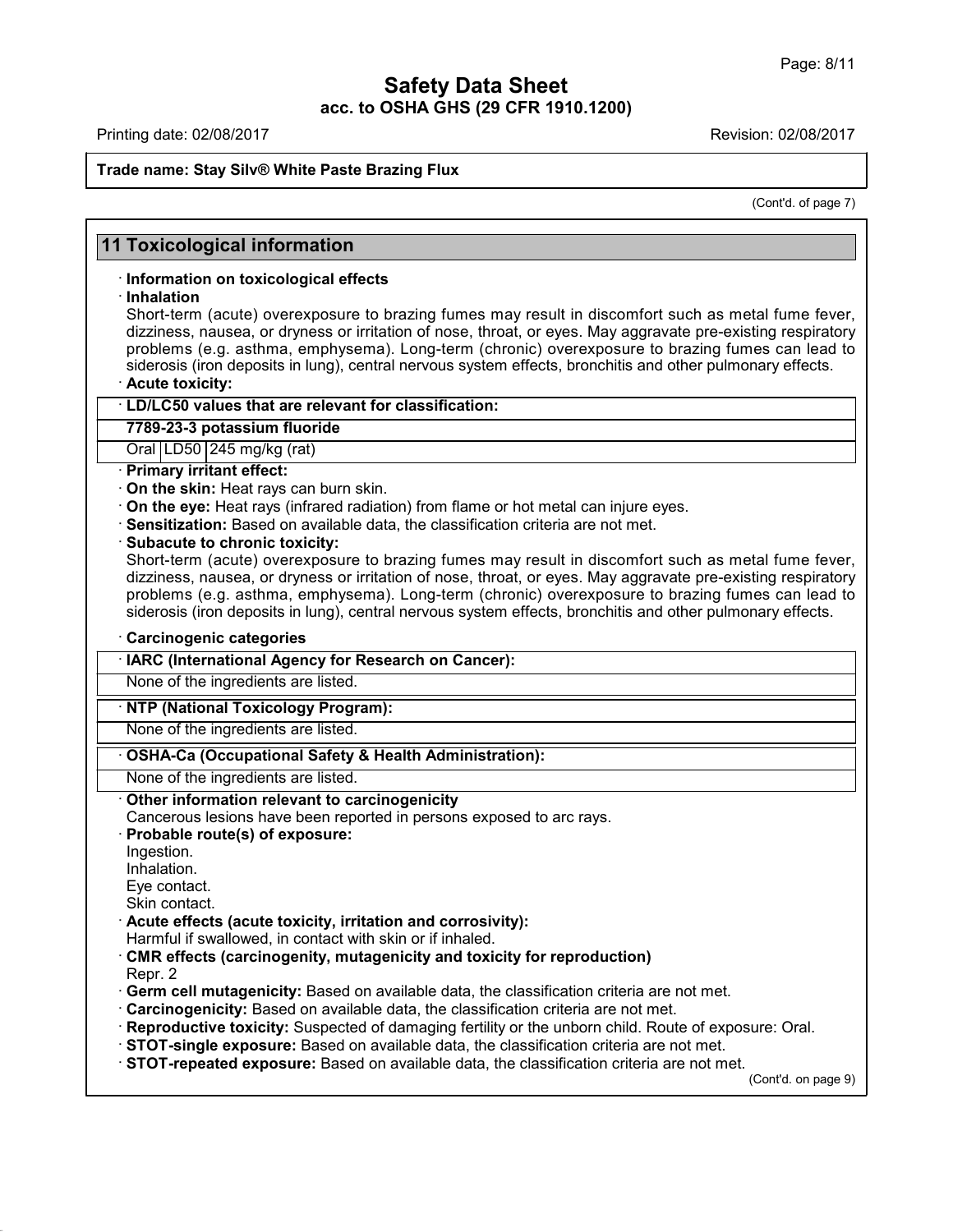Printing date: 02/08/2017 Revision: 02/08/2017

**Trade name: Stay Silv® White Paste Brazing Flux**

(Cont'd. of page 8)

**12 Ecological information**

- · **Toxicity**
- · **Aquatic toxicity** No relevant information available.
- · **Persistence and degradability** No relevant information available.

· **Aspiration hazard:** Based on available data, the classification criteria are not met.

- · **Bioaccumulative potential:** No relevant information available.
- · **Mobility in soil:** No relevant information available.
- · **Additional ecological information**
- · **General notes:** Avoid release to the environment.
- · **Results of PBT and vPvB assessment**
- · **PBT:** Not applicable.
- · **vPvB:** Not applicable.
- · **Other adverse effects** No relevant information available.

## **13 Disposal considerations**

## · **Waste treatment methods**

· **Recommendation:**

Contact waste processors for recycling information.

The user of this material has the responsibility to dispose of unused material, residues and containers in compliance with all relevant local, state and federal laws and regulations regarding treatment, storage and disposal for hazardous and nonhazardous wastes.

#### · **Uncleaned packagings**

44.0

· **Recommendation:** Disposal must be made according to official regulations.

| <b>14 Transport information</b>                     |                |                      |
|-----------------------------------------------------|----------------|----------------------|
| · UN-Number<br>· DOT, ADR, IMDG, IATA               | Not regulated. |                      |
| · UN proper shipping name<br>· DOT, ADR, IMDG, IATA | Not regulated. |                      |
| · Transport hazard class(es)                        |                |                      |
| · DOT, ADR, IMDG, IATA                              |                |                      |
| · Class                                             | Not regulated. |                      |
| · Packing group                                     |                |                      |
| · DOT, ADR, IMDG, IATA                              | Not regulated. |                      |
| <b>Environmental hazards</b>                        |                |                      |
| · Marine pollutant:                                 | No.            |                      |
|                                                     |                | (Cont'd. on page 10) |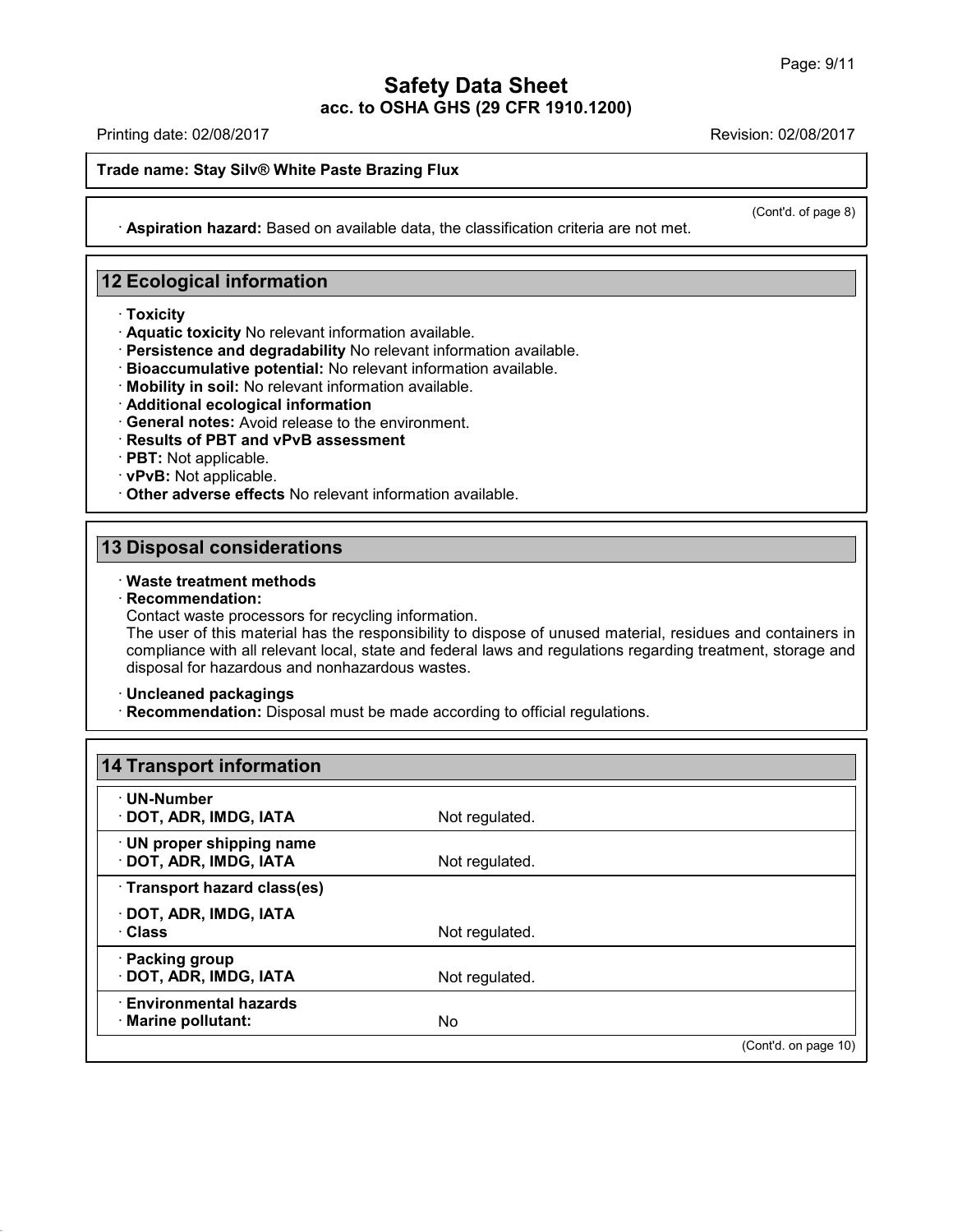Printing date: 02/08/2017 Revision: 02/08/2017

**Trade name: Stay Silv® White Paste Brazing Flux**

(Cont'd. of page 9)

· **Special precautions for user** Not applicable.

· **Transport in bulk according to Annex II of MARPOL73/78** and the IBC Code Not applicable.

# **15 Regulatory information**

· **Safety, health and environmental regulations/legislation specific for the substance or mixture**

· **US Federal Regulations**

None of the ingredients are listed.

· **SARA**

· **Section 313 (TRI reporting)**

None of the ingredients are listed.

· **Section 355 (extremely hazardous substances):**

None of the ingredients are listed.

· **CERCLA Hazardous Substance List (40 CFR 302.4):**

None of the ingredients are listed.

· **TSCA (Toxic Substances Control Act)**

All ingredients are listed.

· **Proposition 65 (California)**

· **Chemicals known to cause cancer:**

None of the ingredients are listed.

· **Chemicals known to cause reproductive toxicity for females:**

None of the ingredients are listed.

· **Chemicals known to cause reproductive toxicity for males:**

None of the ingredients are listed.

· **Chemicals known to cause developmental toxicity:**

None of the ingredients are listed.

· **Carcinogenic categories**

· **EPA (Environmental Protection Agency):**

85392-66-1 potassium difluorodihydroxyborate(1-) [I (oral) | I (oral)

· **IARC (International Agency for Research on Cancer):**

None of the ingredients are listed.

· **NIOSH-Ca (National Institute for Occupational Safety and Health):**

None of the ingredients are listed.

· **State Right to Know Listings**

· **US. New Jersey Worker and Community Right-to-Know Act**

potassium fluoride

44.0

(Cont'd. on page 11)